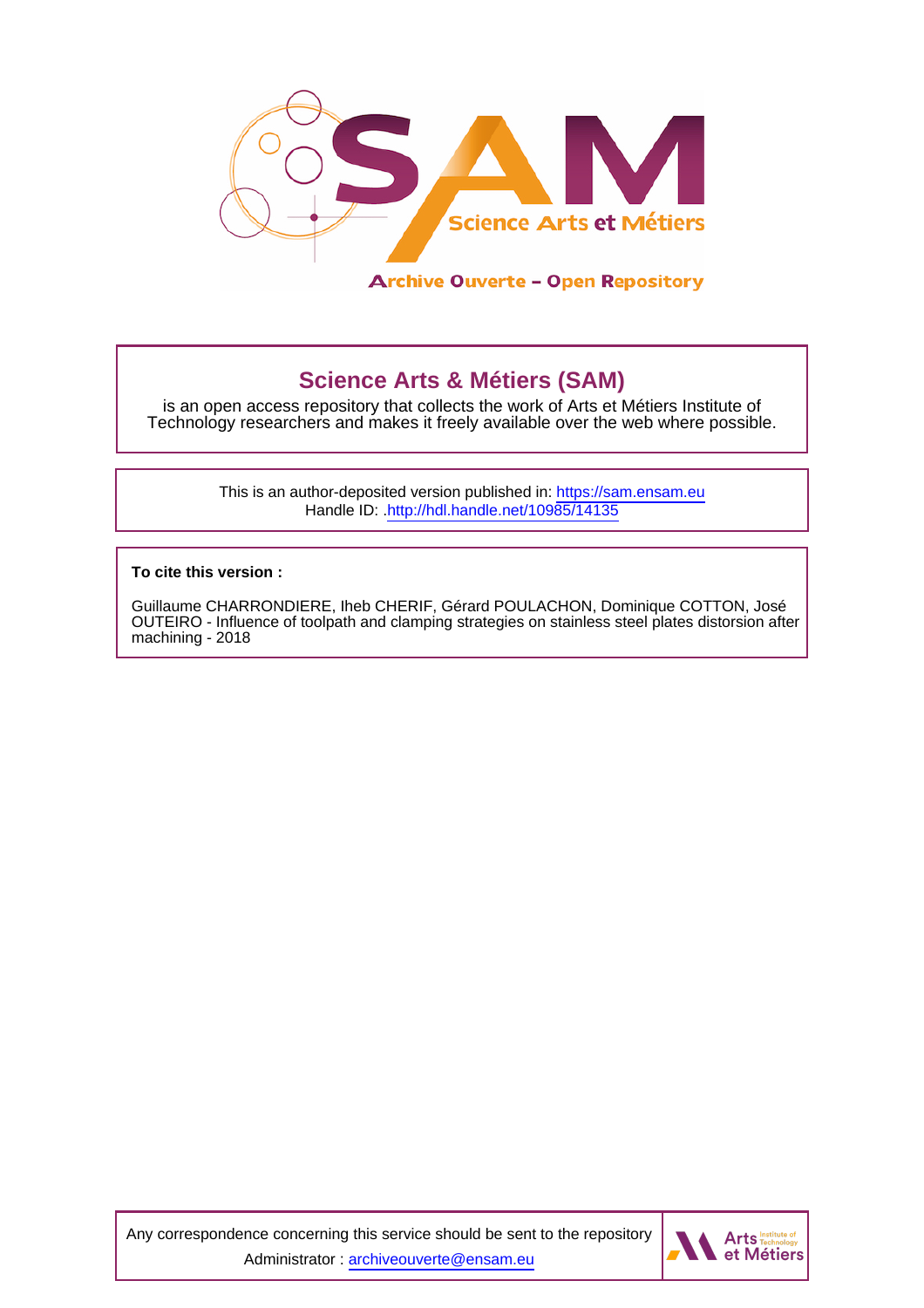# **INFLUENCE OF TOOLPATH AND CLAMPING STRATEGIES ON STAINLESS STEEL PLATES DISTORSION AFTER MACHINING**

#### Guillaume CHARRONDIERE<sup>a</sup>, Iheb CHERIF<sup>a</sup>, Gérard POULACHON<sup>a</sup>, **Dominique COTTON<sup>a</sup> , José OUTEIRO<sup>a</sup>**

a , *Arts et Métiers Paristech, Cluny Campus, 71250 Cluny, France*

#### **Abstract**

Heat exchangers in nuclear power generation plants are made of thin stainless-steel plates assembled together in order to improve their efficiency and compactness. To ensure the assembly, the global distortion of those plates must be mastered and minimized, mainly by predicting the evolution of the residual stress field during their manufacturing process chain. The residual stresses generated during rolling are removed by heat treatments process that also induce another stress field while cooling. During machining, those residual stresses are redistributed to reach another equilibrium state, leading to a macroscopic part distortion. The objective of this work is to study the influence of the machining toolpath and clamping strategies on the global part distortion so as to optimize the manufacturing process chain.

**Key Words**: Residual Stresses, Toolpath Strategy, Clamping Strategy

### **1 Introduction**

New generation of nuclear exchangers includes the use of thin plates sized 2000\*1000\*5 mm<sup>3</sup>. In order to improve their corrosion resistance, they are made of stainless steel 316 L, a refractory material which is difficult to machine. At the end of the manufacturing process, the plates are grooved by milling technique. The residual stress field is then redistributed and new stresses are introduced at the surface of the material.

The factors having an influence on this distortion are numerous and some authors already studied them. [L. Liangbao 2015], using the layer removal method coupled with numerical simulations, highlights the existence of a rate of material removal beyond which the distortion stabilizes. According to him, the first passes are those that induce the main distortion.

[K.H Fuh and C.F Wu 1995] were the first to study the influence of cutting parameters on the introduction of residual stresses while machining. They concluded that strong cutting conditions induce high residual stresses on the surface of the material. The influence of cutting conditions will not be studied in this document.

[S. Hassini 2015] and [X. Cerutti 2014] studied the influence of clamping strategies. They showed that the number of clamps has a negligible influence on the global distortion, but has an impact on dimensional tolerances. Their conclusions are similar regarding the influence of toolpath strategy.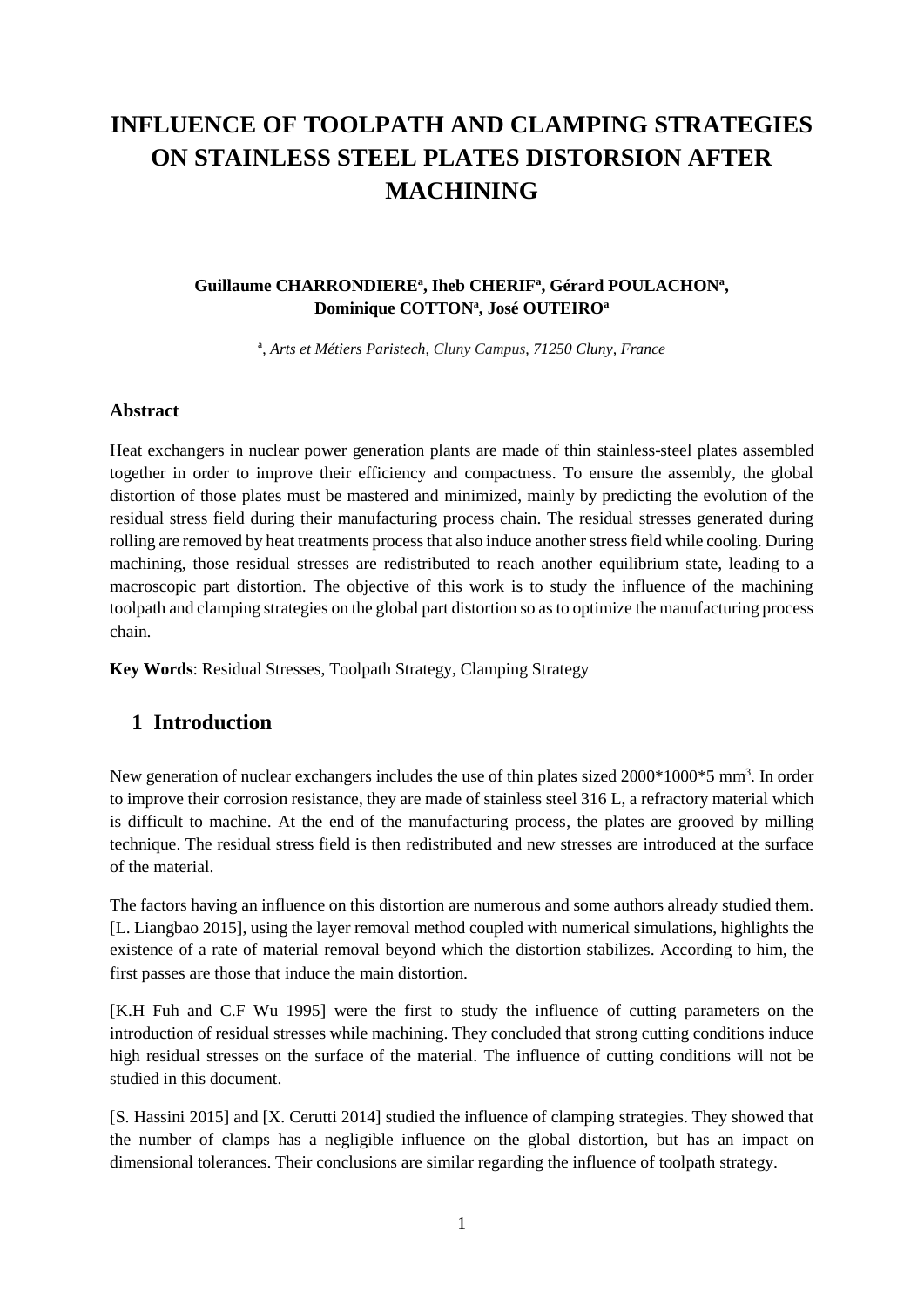## **2 Experimental methodology**

#### **2.1 Samples geometry**

The geometry of samples was defined by applying a 5-ratio homothetic transformation on the dimensions of industrial parts. Figure 1 shows the comparison between industrial parts and academic samples. It also presents the rolling and machining directions that have been kept normal.



#### **2.2 Test plan**

This work only focuses on the influence of a few parameters of clamping and machining strategies. The influence of cutting conditions such as the cutting speed  $V_c$  (130 m/min), radial depth of cut  $a_e$  (30 mm) or lubricant (central emulsion lubrication) has not been studied and thus were kept constant for the whole test campaign. Prior tests were realized according to "Tool Material Couple" method to validate cutting parameters values and to ensure cutting stability. Table 1 presents the tests that have been carried out.

|                                           |           | Toolpath   | Feed per tooth<br>(mm/rev/tooth) | Axial depth of cut<br>(mm) | Initial clamping<br>force per screw<br>(kN) |
|-------------------------------------------|-----------|------------|----------------------------------|----------------------------|---------------------------------------------|
| Influence of<br>initial clamping<br>force | Test #1   | <b>LMR</b> | 0.12                             | $\mathbf{1}$               | 5                                           |
|                                           | Test $#2$ | LMR        | 0.12                             | $\mathbf{1}$               | 10                                          |
|                                           | Test $#3$ | LMR        | 0.12                             | $\mathbf{1}$               | 20                                          |
| Influence of<br>depth of cut              | Test #2   | <b>LMR</b> | 0.12                             | 1<br>1                     | 10                                          |
|                                           | Test #4   | <b>LMR</b> | 0.03                             | 3                          | 10                                          |
| Influence of<br>toolpath                  | Test #2   | LMR        | 0.12                             | и<br>л                     | 10                                          |
|                                           | Test $#5$ | <b>MLR</b> | 0.12                             | 1<br>1                     | 10                                          |

Table 1: Test plan

L, M and R stands for the designation of the grooves (Left, Middle, Right) as shown in Figure 3a, the order corresponding to the machining order.

### **3 Experimental means**

#### **3.1 Instrumented clamping system**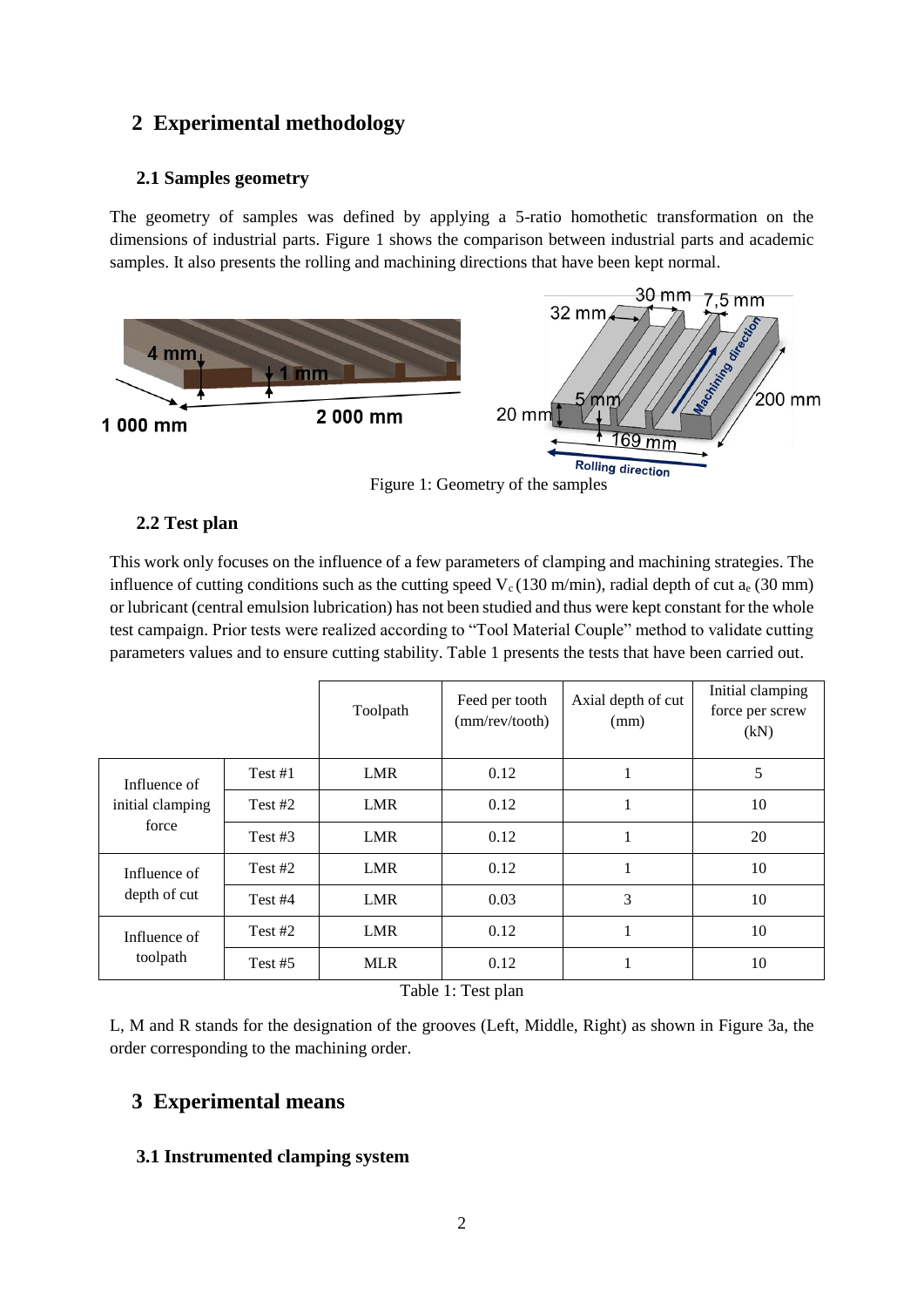During machining, the parts are located and maintained by an isostatic instrumented clamping system. The positioning is ensured by the dynamometric platform, a grinded wedge and a punctual contact. Figure 2 presents the various components of the clamping system. Different force sensors are used: the 9255A piezoelectric Kistler dynamometric platform allows to measure the forces generated during machining in the three spatial directions. It is then possible to determine the cutting force and to control the tool wear. The Kistler load washers measure the instantaneous clamping force in each screw. These values give information about the part behavior during and after machining. The measurement error of load washers has been determined during their calibration. The value depends on the range of efforts applied and represents in this case 0.5%. To overcome this issue, an acquisition reset is made every pass (for  $f_z=0.02$  mm/rev/tooth) or every five passes (for  $f_z = 0.12$  mm/rev/tooth) and the gain or loss of efforts is calculated relatively. It also allows to reduce the electrical drift which reaches 1.5 N for 100 seconds which is the duration between two resets.



Figure 2: Instrumented clamping system

#### **3.2 Geometrical control of parts**

The geometrical control of parts is done with a DEA Coordinate Measuring Machine (CMM) for which the uncertainty of measurement is  $\pm 2$  µm. Each part is measured in three different steps: before machining, after machining clamped, after machining unclamped. The positioning as well as the measurement program are the same for all parts in order to ensure the repeatability.

### **3.3 Preliminary tests**

To ensure the repeatability of the experiments, three parts were machined in similar conditions. The distortion profile is studied in a plane (XZ) located at  $y = 100$  mm as shown in Figure 3a.

The maximum difference between the flatness defects of superior faces is about 8% which is negligible comparing to the next results. The repeatability being ensured, each test presented in Table 1 was realized once.

A temperature instrumented test has been carried out in order to ensure that the values measured by the load washers are due to the redistribution of residual stress within the material and not due to the dilatation of some components. The part as well as two clamping screws have been instrumented with K-type thermocouples. A 2°C increase in temperature is observed into the part leading to an expansion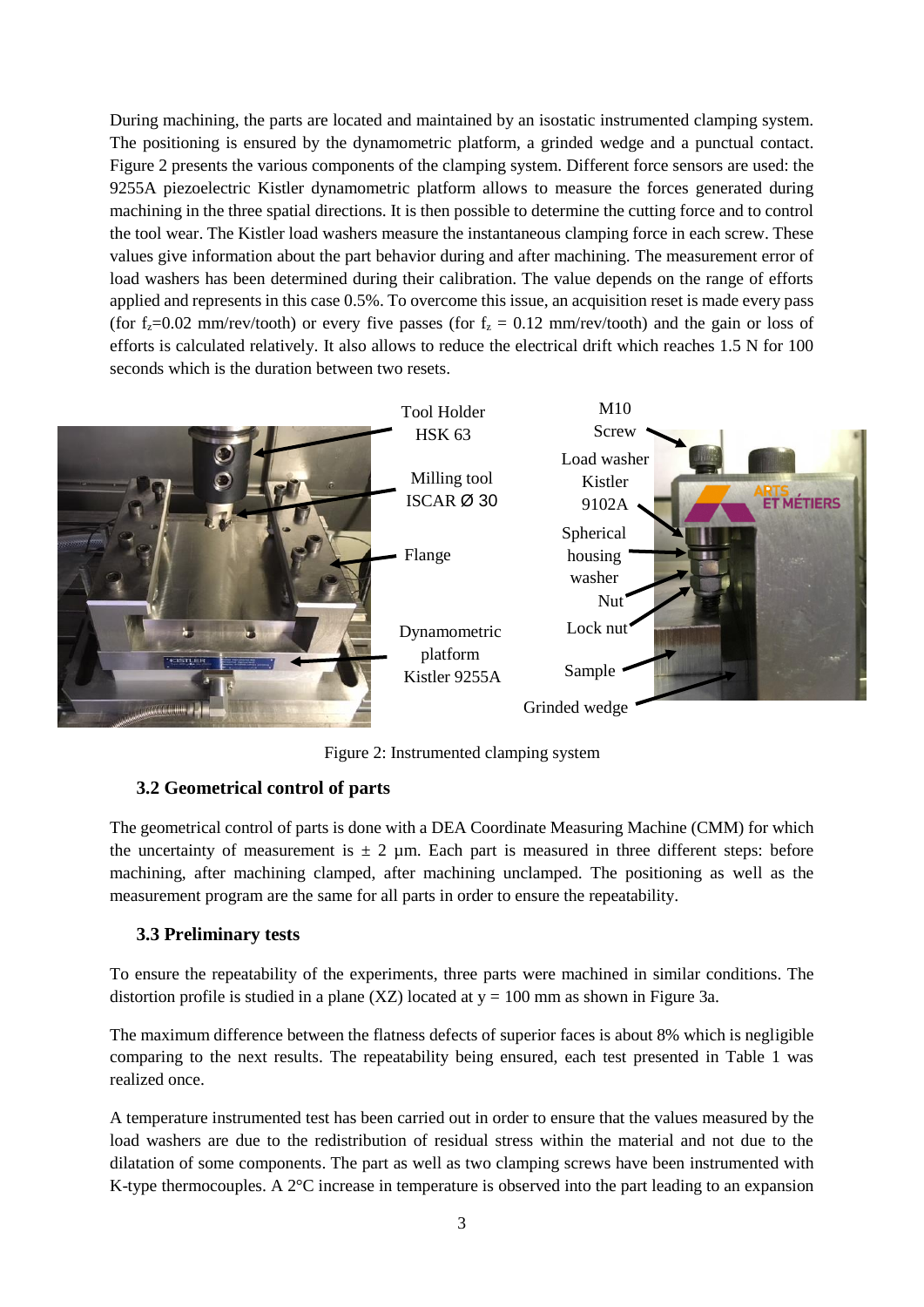in the thickness of 0.7 µm. This dimensional variation can be neglected because it is offset by the different components and particularly by the spherical housing washers.

### **4 Results and discussion**

#### **4.1 Influence of initial clamping force**

Three levels of initial effort have been tested (5, 10 and 20 kN per screw). A range of mounting and clamping have been implemented. The profiles of distortion obtained are presented in Figure 3b.



The distortion profile is similar for an initial clamping force of 5 or 10 kN per screw. By increasing it up to 20 kN, the global distortion is lower. The clamping forces create a stress field into the part which superimposes to the residual stresses field. While machining, the residual stresses are reorganized and the superposition of both stress fields can locally reach the elastic limit and induce plasticity. This hypothesis will have to be confirmed with numerical simulations.

#### **4.2 Influence of axial depth of cut**

As shown in Figure 3c**,** the depth of cut has a great influence on global distortion. This could be explained by the residual stress distribution into the part. This one has been determined with the X-ray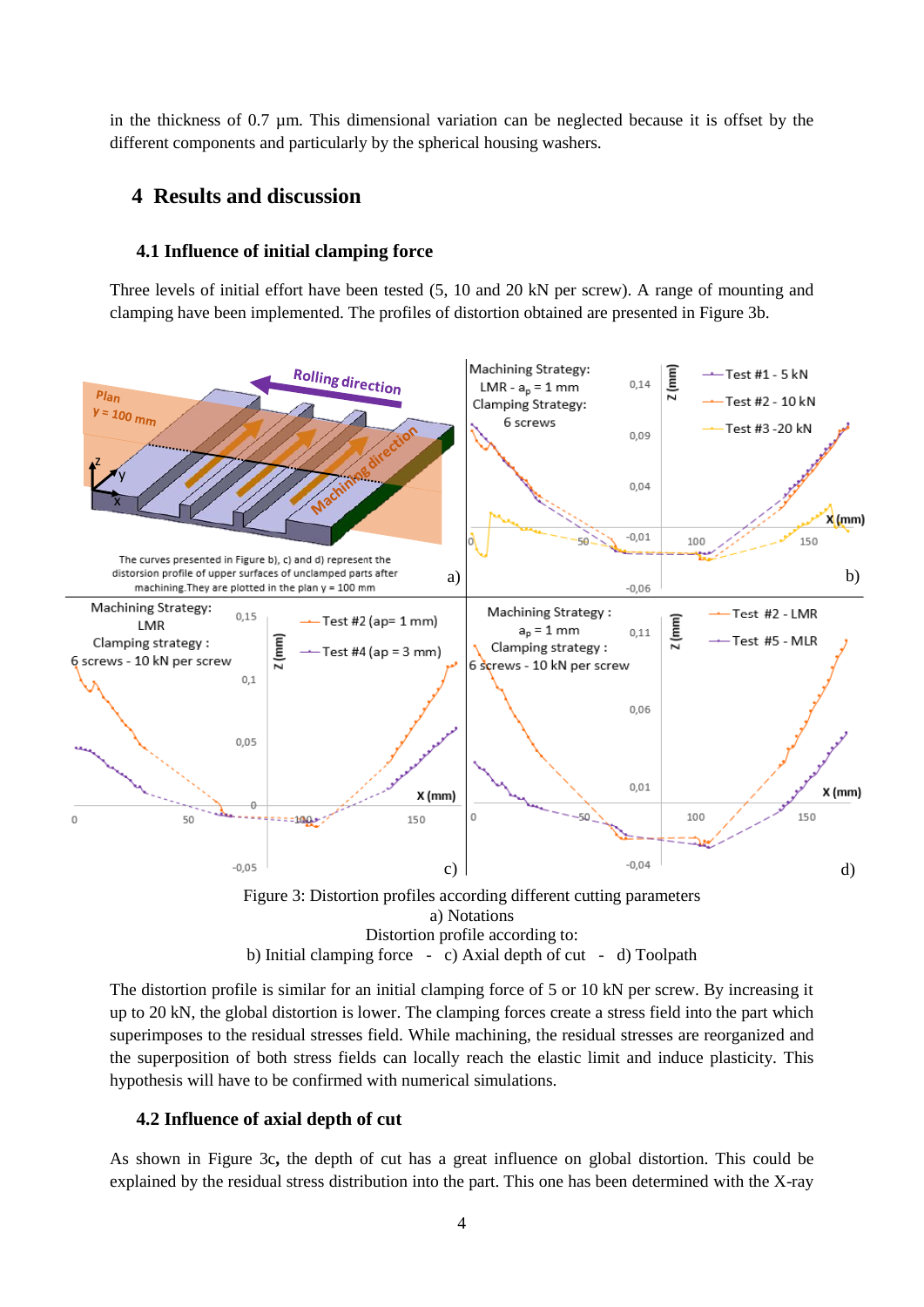diffraction method. The thickness of the compression layer is 0.5 mm. Between 0.5 mm and 2 mm, the stress is slightly positive. When removing a 1-mm layer, the traction-compression ratio in this layer is unbalanced, leading to a great distortion. On the contrary, a 3-mm layer is more balanced causing less distortion after machining.

The experiments also prove that the depth of cut has a great influence on the sequence effect. Figure 4 describes this effect: as the part deforms while machining, the sides of stiffener progressively lose their parallelism and some areas are machined at several passes.



Figure 4: Sequence effect on stiffener sides

Figure 5 shows the cartographies of the dimension of the left groove for depths of cut of 1 and 3 mm.



Figure 5: Cartographies of the dimension of the left groove

For test #2, during the first 10 passes, the tool successively machines the sides of the groove, countering the effect of distortion. Furthermore, during the 5 last passes, the 10 mm-height of the tool does not allow to machine the sides in the first 5 mm: the distortion can be seen in this area, the dimension is lower than the theoretical 30 mm. In the case of test #4, only the first 2 mm are subject to the distortion.

### **4.3 Influence of toolpath strategy**

The distortion profile, available in Figure 3d, shows that toolpath has a great influence on it. This observation is in contradiction with the ones of [X. Cerutti 2014] and [S. Hassini 2015]. The asymmetry induced by the LMR strategy leads to a greater distortion.

Load washers highlight a heterogeneity of the redistribution of residual stresses while using the asymmetric strategy LMR. As shown in Figure 6, the gain of clamping force between the beginning and the end of the test is unbalanced: the washers on the right gain 257 N whereas the left ones lose 54 N.